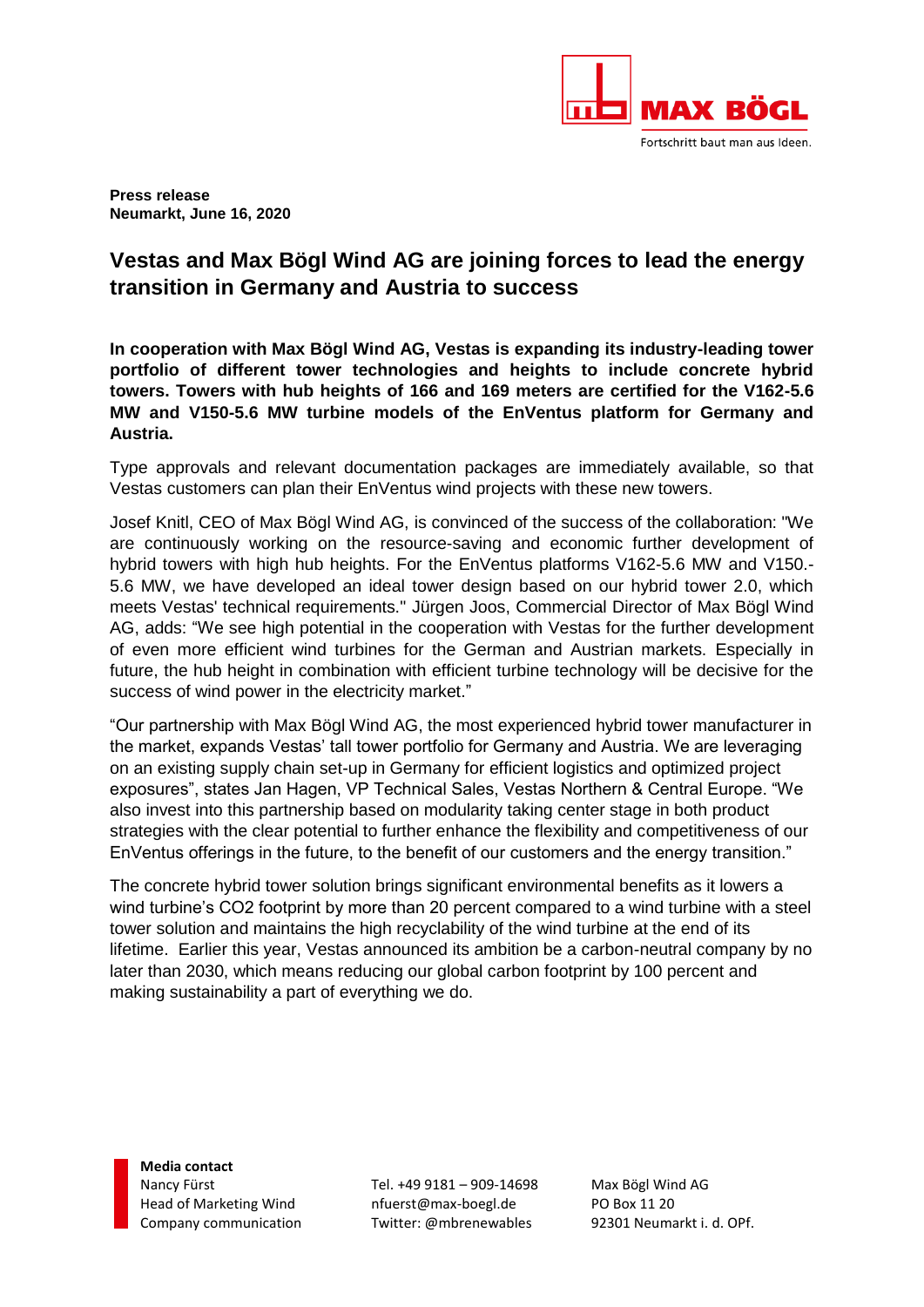

## **Picture:**



Vestas and Max Bögl Wind AG have already implemented successful wind power projects like the one here in Kaufbeuren. Image source: Vestas

## **About Max Bögl Wind AG**

Using renewable energies more efficiently and actively promoting the energy transition. This is the principle behind Max Bögl Wind AG with its innovative technology solutions. The company is Germany's market leader in manufacturing, delivering and erecting hybrid towers. In 2017, it set the record for the world's highest wind turbine tower with a hub height of 178 meters. Max Bögl Wind AG is also setting new innovative standards in the energy storage industry. With the water battery, an entirely new powerful storage system has been developed, which combines renewable energies with an innovative pumped-storage power plant for the first time. The turnkey portfolio complements the max.power division with the development of concepts suitable for placing and marketing the generated energy. Max Bögl Wind AG is an affiliate company of the company group Max Bögl. With over 6,500 highly qualified employees at more than 35 locations worldwide and annual sales of around EUR 1.7 billion, Max Bögl is one of the largest construction, technology and service companies in the German construction industry.

[www.mbrenewables.com/](http://www.mbrenewables.com/) [www.max-boegl.de](http://www.max-boegl.de/) [www.twitter.com/mbrenewables](http://www.twitter.com/mbrenewables)

For further information on Max Bögl Wind AG, please contact: Nancy Fürst Head of Marketing Wind Company communication Tel. +49 9181 – 909-14698

**Media contact** Nancy Fürst Tel. +49 9181 – 909-14698 Max Bögl Wind AG

Head of Marketing Wind nfuerst@max-boegl.de PO Box 11 20 Company communication Twitter: @mbrenewables 92301 Neumarkt i. d. OPf.